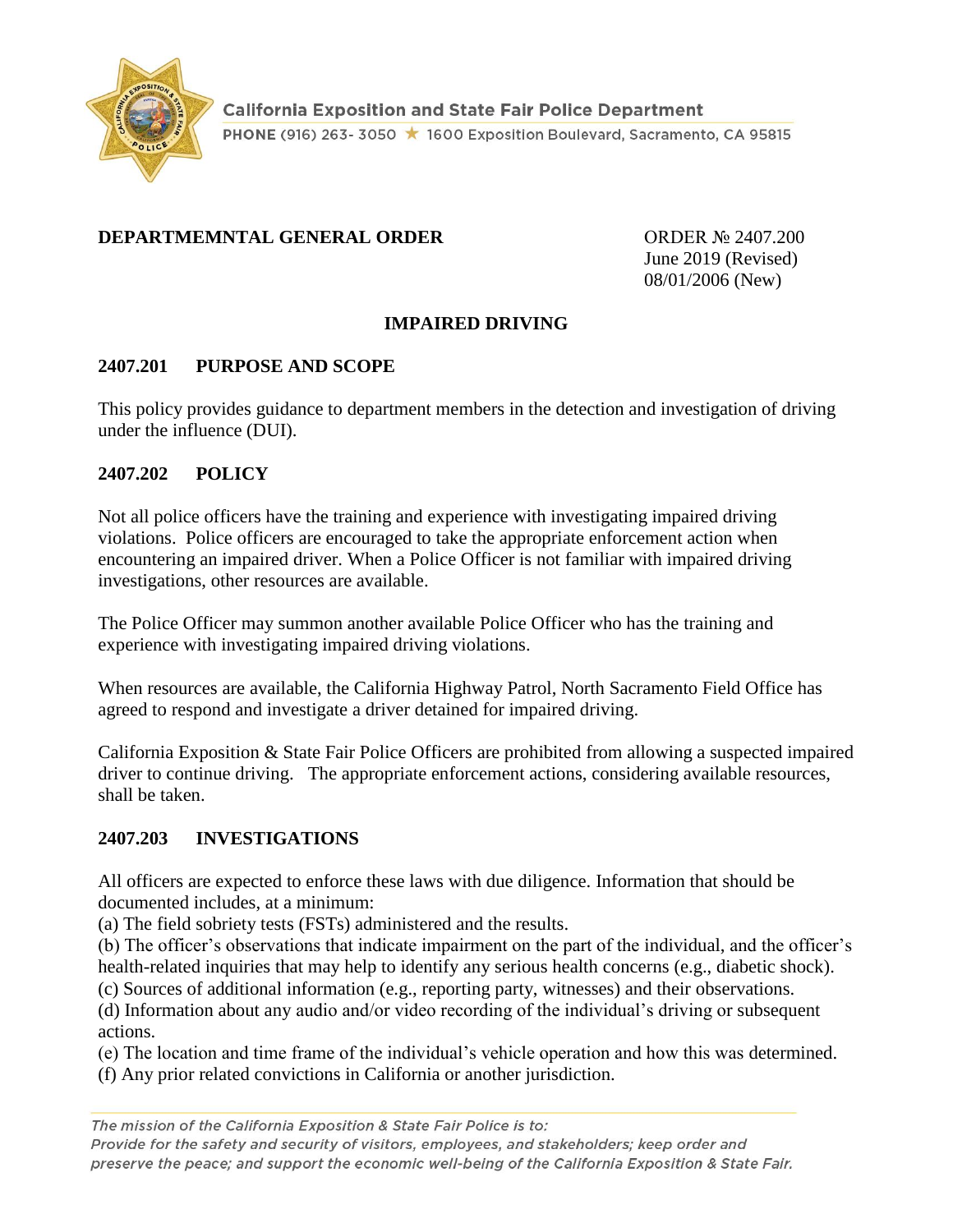# **2407.204 CHEMICAL TESTS**

A person implies consent to a chemical test or tests and to providing the associated chemical sample, under any of the following (Vehicle Code § 23612):

(a) The person is arrested for driving a vehicle while under the influence, pursuant to Vehicle Code § 23152.

(b) The person is under 21 years of age and is arrested by an officer having reasonable cause to believe that the person's blood alcohol content is 0.05 or more (Vehicle Code § 23140).

(c) The person is under 21 years of age and detained by an officer having reasonable cause to believe that the person was driving a vehicle while having a blood alcohol content of 0.01 or more (Vehicle Code § 23136).

(d) The person was operating a vehicle while under the influence and proximately caused bodily injury to another person (Vehicle Code § 23153).

If a person withdraws this implied consent, or is unable to withdraw consent (e.g., the person is unconscious), the officer should consider implied consent revoked and proceed as though the person has refused to provide a chemical sample.

# **2407.205 CHOICE OF TESTS**

Officers shall respect a viable choice of chemical test made by an arrestee, as provided for by law (e.g., breath will not be acceptable for suspected narcotics influence). A person arrested for DUI has the choice of whether the test is of his/her blood or breathe, and the officer shall advise the person that he/she has that choice. If the person arrested either is incapable, or states that he/she is incapable, of completing the chosen test, the person shall submit to the remaining test. If the person chooses to submit to a breath test and there is reasonable cause to believe that the person is under the influence of a drug or the combined influence of alcohol and any drug, the officer may also request that the person submit to a blood test. If the person is incapable of completing a blood test, the person shall submit to and complete a urine test (Vehicle Code  $\S 23612(a)(2)(C)$ ).

## **2407.206 BREATH SAMPLES**

Officers obtaining a breath sample should monitor the device for any sign of malfunction. Any anomalies or equipment failures should be noted in the appropriate report and promptly reported. When the arrested person chooses a breath test, the handling officer shall advise the person that the breath-testing equipment does not retain a sample, and the person may, if desired, provide a blood or urine specimen, which will be retained to facilitate subsequent verification testing (Vehicle Code § 23614). The officer should also require the person to submit to a blood test if the officer has a clear indication that a blood test will reveal evidence of any drug or the combined influence of an alcoholic beverage and any drug. Evidence of the officer's belief shall be included in the officer's report (Vehicle Code  $\S$  23612(a)(2)(C)).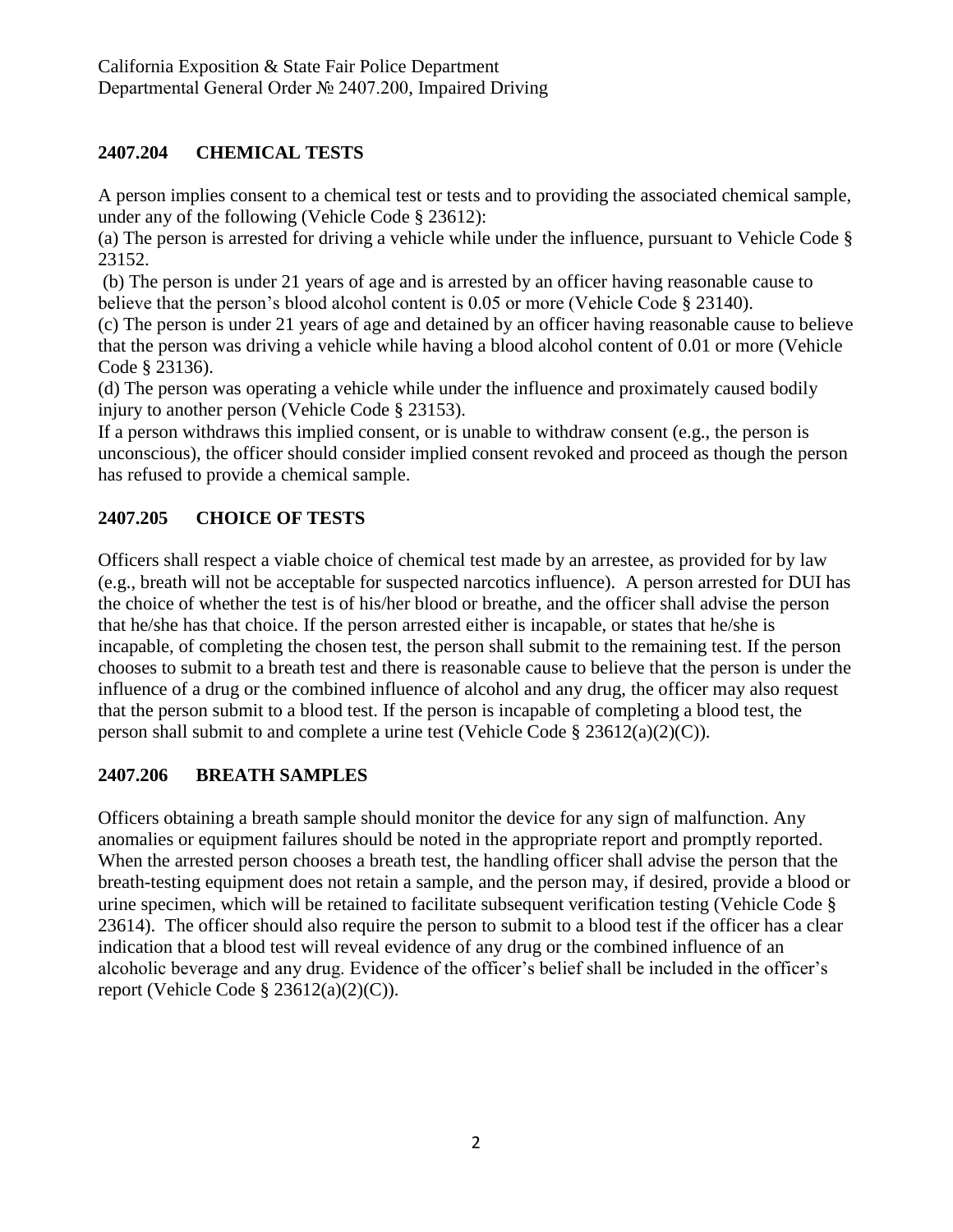## **2407.207 BLOOD SAMPLES**

Only persons authorized by law to draw blood shall collect blood samples (Vehicle Code § 23158). The blood draw should be witnessed by the assigned officer. No officer, even if properly certified, should perform this task. Officers should inform an arrestee that if he/she chooses to provide a blood sample, a separate sample can be collected for alternate testing. Unless medical personnel object, two samples should be collected and retained as evidence, so long as only one puncture is required. The blood sample shall be packaged, marked, handled, stored and transported as required by the testing facility. If an arrestee cannot submit to a blood draw because he/she has a bleeding disorder or has taken medication that inhibits coagulation, he/she shall not be required to take a blood test. Such inability to take a blood test should not be considered a refusal. However, that arrestee may be required to complete another available and viable test.

#### **2407.208 URINE SAMPLES**

If a urine test will be performed, the arrestee should be promptly transported to the appropriate testing site. The officer shall follow any directions accompanying the urine evidence collection kit. Urine samples shall be collected and witnessed by an officer or jail staff member of the same sex as the individual giving the sample. The arrestee should be allowed sufficient privacy to maintain his/her dignity, to the extent possible, while still ensuring the accuracy of the sample (Vehicle Code § 23158(i)). The sample shall be packaged, marked, handled, stored and transported as required by the testing facility.

## **2407.209 STATUTORY NOTIFICATIONS**

Officers requesting that a person submit to chemical testing shall provide the person with the mandatory warning pursuant to Vehicle Code § 23612(a)(1)(D) and Vehicle Code § 23612(a)(4).

## **2407.210 PRELIMINARY ALCOHOL SCREENING**

Officers may use a preliminary alcohol screening (PAS) test to assist in establishing reasonable cause to believe a person is DUI. The officer shall advise the person that the PAS test is being requested to assist in determining whether the person is under the influence of alcohol or drugs, or a combination of the two. Unless the person is under the age of 21, he/she shall be advised that the PAS test is voluntary. The officer shall also advise the person that submitting to a PAS test does not satisfy his/her obligation to submit to a chemical test as otherwise required by law (Vehicle Code § 23612).

## **2407.211 PRELIMINARY ALCOHOL SCREENING FOR A PERSON UNDER AGE 21**

If an officer lawfully detains a person under 21 years of age who is driving a motor vehicle and the officer has reasonable cause to believe that the person has a blood alcohol content of 0.01 or more, the officer shall request that the person take a PAS test to determine the presence of alcohol in the person, if a PAS test device is immediately available. If a PAS test device is not immediately available, the officer may request the person to submit to chemical testing of his/her blood, breath or urine, conducted pursuant to Vehicle Code § 23612 (Vehicle Code § 13388). If the person refuses to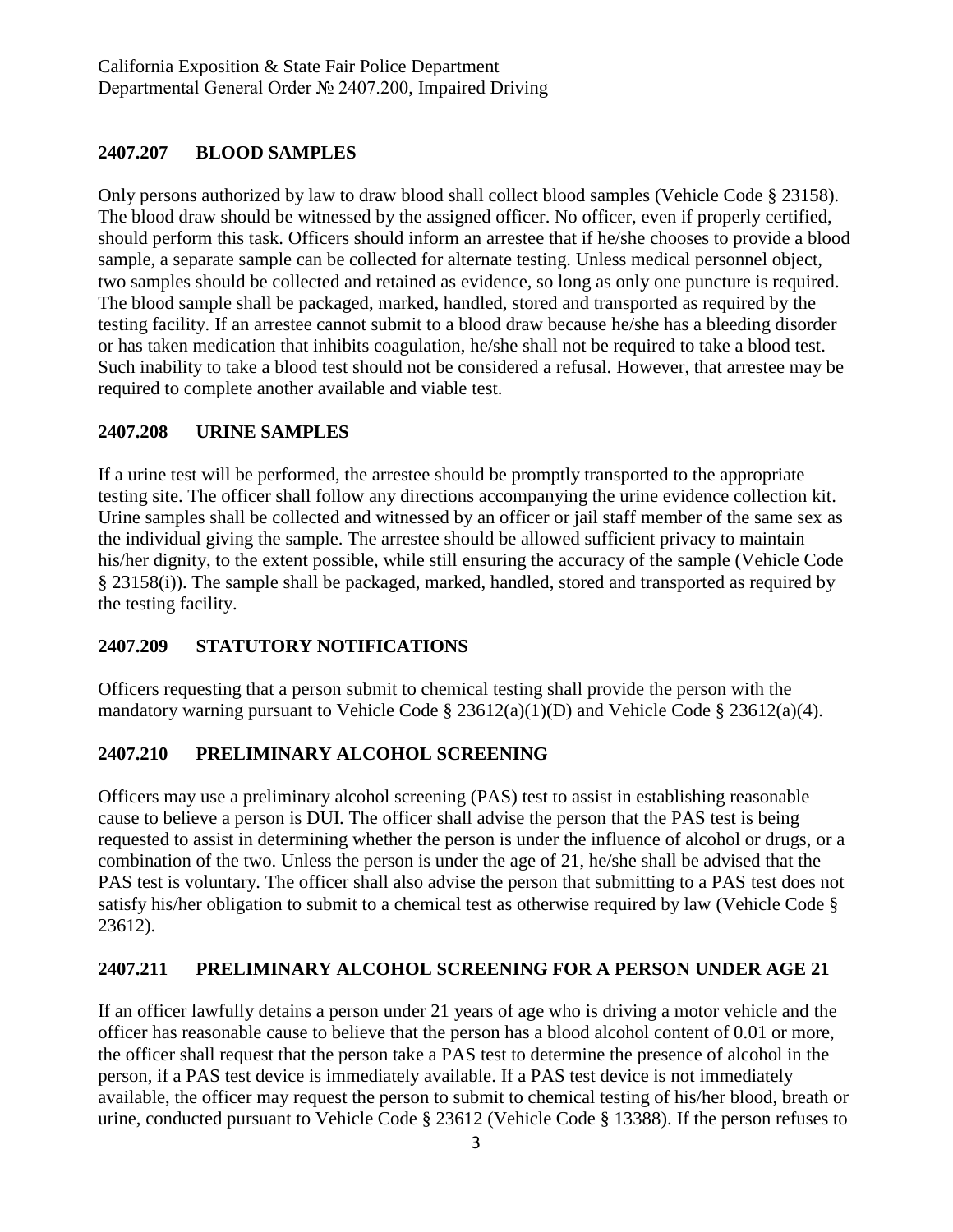take or fails to complete the PAS test or other chemical test, or if the result of either test reveals a blood alcohol content of 0.01 or more, the officer shall proceed to serve the person with a notice of order of suspension pursuant to this policy (Vehicle Code § 13388).

# **2407.212 REFUSALS**

When an arrestee refuses to provide a viable chemical sample, officers should:

- (a) Advise the arrestee of the requirement to provide a sample (Vehicle Code § 23612).
- (b) Audio- and/or video-record the admonishment when it is practicable.

(c) Document the refusal in the appropriate report.

# **2407.213 BLOOD SAMPLE WITHOUT CONSENT**

A blood sample may be obtained from a person who refuses a chemical test when any of the following conditions exist:

(a) A search warrant has been obtained (Penal Code § 1524).

(b) The officer can articulate that exigent circumstances exist. Exigency does not exist solely because of the short time period associated with the natural dissipation of alcohol or controlled or prohibited substances in the person's bloodstream. Exigency can be established by the existence of special facts such as a lengthy time delay in obtaining a blood sample due to an accident investigation or medical treatment of the person.

# **2407.214** FORCED BLOOD SAMPLE

If an arrestee indicates by word or action that he/she will physically resist a blood draw, the officer should request a supervisor to respond.

The responding supervisor should:

(a) Evaluate whether using force to obtain a blood sample is appropriate under the circumstances.

(b) Ensure that all attempts to obtain a blood sample through force cease if the person agrees to, and completes a viable form of testing in a timely manner.

(c) Advise the person of his/her duty to provide a sample (even if this advisement was previously done by another officer) and attempt to persuade the individual to submit to such a sample without physical resistance.

1. This dialogue should be recorded on audio and/or video if practicable.

(d) Ensure that the blood sample is taken in a medically approved manner.

(e) Ensure the forced blood draw is recorded on audio and/or video when practicable.

(f) Monitor and ensure that the type and level of force applied appears reasonable under the circumstances:

1. Unless otherwise provided in a warrant, force should generally be limited to handcuffing or similar restraint methods.

2. In misdemeanor cases, if the arrestee becomes violent or more resistant, no additional force will be used and a refusal should be noted in the report.

3. In felony cases, force which reasonably appears necessary to overcome the resistance to the blood draw may be permitted.

(g) Ensure the use of force and methods used to accomplish the collection of the blood sample are documented in the related report.